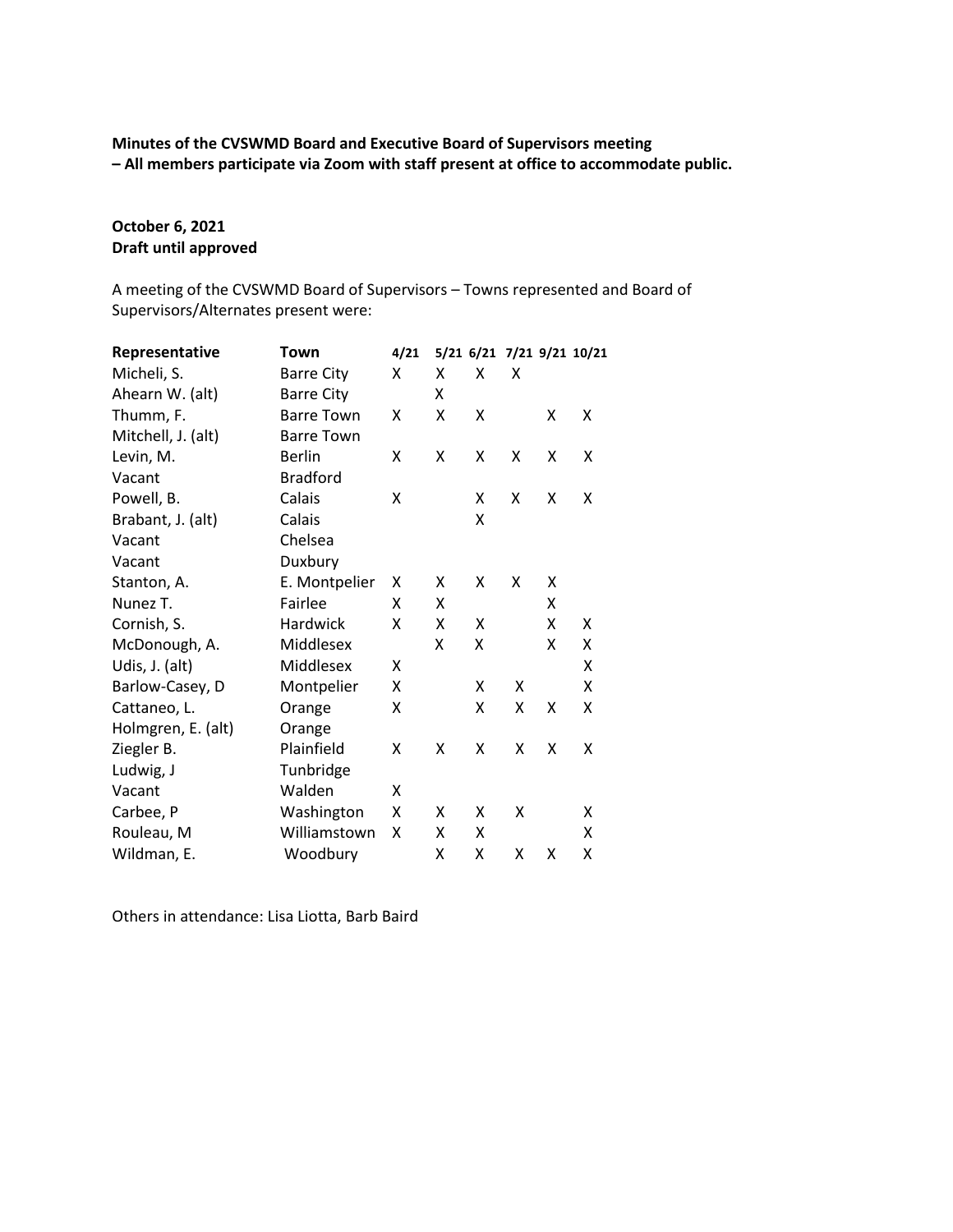Call to Order (1) Fred Thumm called the meeting to order at 6:30 p.m.

Agenda Revisions (2) None

Public Comment Period and Announcements (3) None

Resolution for Cassandra Hemenway (4) Fred Thumm read the following resolution for Cassandra Hemenway:

# **IN APPRECIATION**

WHEREAS, the Central Vermont Solid Waste Management District wishes to note and honor the contributions made by Cassandra Hemenway, Zero Waste Outreach Coordinator from 2010 to Outreach and Education Manager today; and

WHEREAS, Cassandra provided a wealth of information to our member towns including ads, press releases, articles and social media; and

WHEREAS, Cassandra researched, wrote and obtained numerous grants in order to further the Zero Waste ideals of the CVSWMD; and

WHEREAS, Cassandra provided invaluable instruction and recommendations to residents and businesses wanting to compost their food waste; and

WHEREAS, Cassandra helped usher in ACT 148 through programming, workshops and events; and

WHEREAS, Cassandra happily worked with businesses, fairs, towns and residents in furthering the district's mission;

WE, the BOARD OF SUPERVISORS for the CVSWMD express our appreciation for her dedicated service through adoption of this RESOLUTION and wish her success in all her future endeavors.